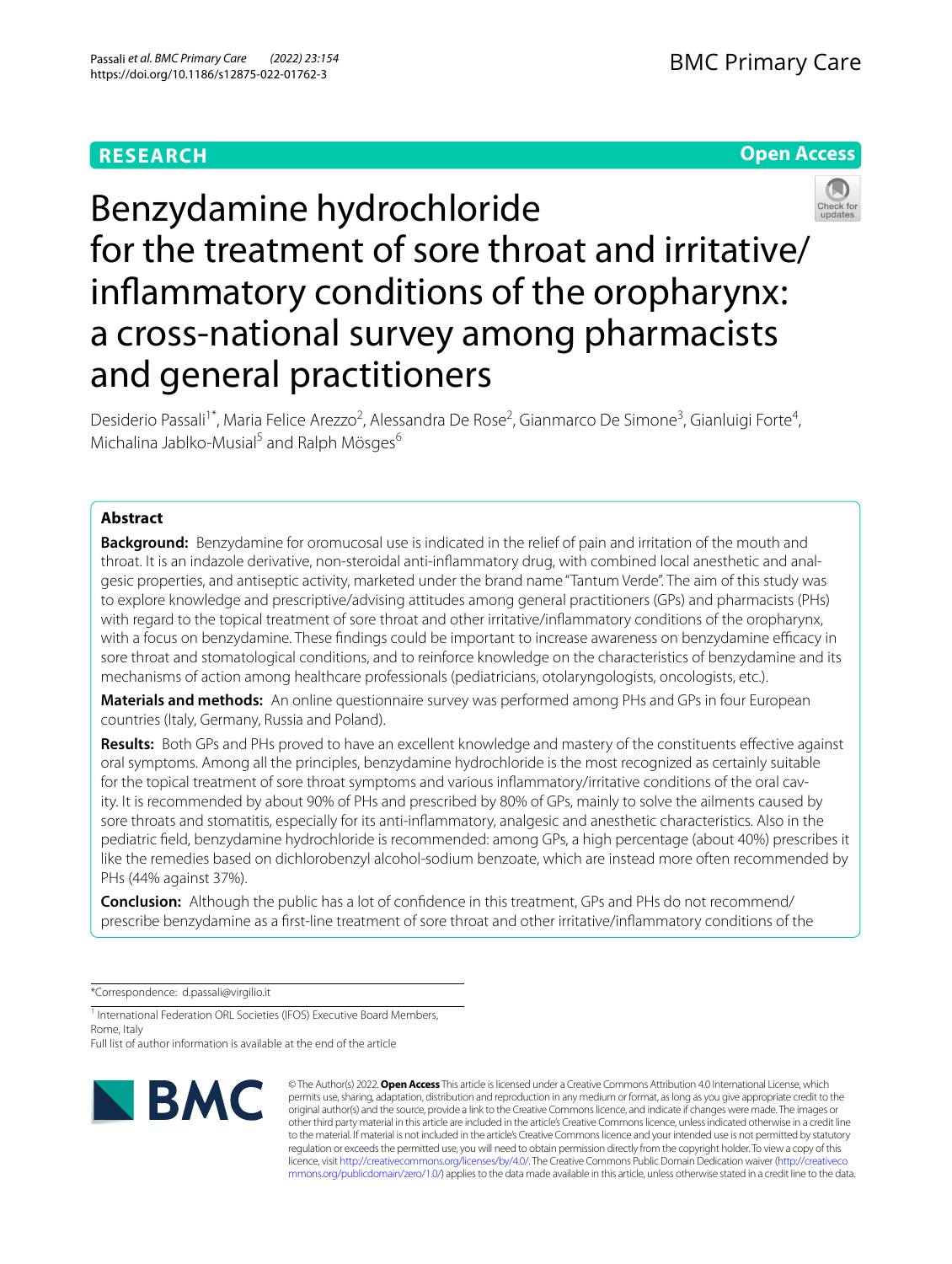oropharynx. To increase the knowledge of benzydamine among these healthcare professionals, it would be important to emphasize its characteristics and the diferent irritative/infammatory conditions of the oropharynx in which it can

**Keywords:** Sore throat, Benzydamine, Oropharynx, General practitioner

## **Introduction**

be used.

Benzydamine is an indazole derivative, non-steroidal anti-infammatory drug, with combined local anesthetic and analgesic properties, and antiseptic activity. It is an over-the-counter drug in Europe (except in Turkey) marketed under the brand name "Tantum Verde" [\[1\]](#page-11-0).

In addition to its anti-infammatory activity, benzydamine shows local an analgesic/anesthetic efects that in the topical route can be fully exploited and turned into competitive advantages over Non-Steroidal Anti-Infammatory Drugs (NSAIDs) [\[2](#page-11-1), [3\]](#page-11-2). In fact, its elective therapeutic use is the topical control of acute infammation and pain. Benzydamine has its target indication in the symptomatic treatment of pain and irritative/infammatory conditions of the oropharynx (gingivitis, stomatitis, pharyngitis), even when due to dental therapy.

Local application of benzydamine produces higher concentrations in the infamed area than in the blood, as shown in studies performed in animals and humans  $[4, 5]$  $[4, 5]$  $[4, 5]$  $[4, 5]$ . The ability of benzydamine to concentrate in the infamed tissues, with low systemic exposure, is a clear advantage that limits potential systemic side effects  $[6]$  $[6]$ .

The three main activities of benzydamine, anti-inflammatory, local analgesic, and anesthetic, all contribute to a highly specific and targeted efficacy, reducing symptoms related to a local infammatory state.

Benzydamine hydrochloride has been studied and found to be efective for treating oral mucositis and oral ulcers, as well as for the prevention of post-operative sore throat following endotracheal intubation [\[7](#page-11-6), [8](#page-11-7)]. Moreover, in some countries, it is also indicated for the symptomatic treatment of oromucosal infammation, including oral mucositis due to radiotherapy  $+/$ chemotherapy in patients with Head and Neck Cancer (HNC) [\[9](#page-11-8), [10](#page-11-9)].

Understanding the prescribing practice and attitudes among general practitioners (GPs) and community pharmacists (PHs) would help ascertain the degree of awareness of diferent active ingredients, including benzydamine hydrochloride, as topical treatments for irritative/inflammatory conditions of the oropharynx. These fndings could be important to increase awareness on benzydamine efficacy in sore throat and stomatological conditions, and to reinforce knowledge on the characteristics of benzydamine and its mechanisms of action among healthcare professionals (pediatricians, otolaryngologists, oncologists, etc.).

Therefore, a survey among GPs and PHs in different European countries was performed with the aim of exploring knowledge, attitudes and prescriptive/advising behaviour of the respective study populations with regard to the topical treatment of sore throat and other irritative/infammatory conditions of the oropharynx, with a focus on benzydamine.

# **Materials and methods**

## **Study design**

This study was carried out through an online questionnaire survey among PHs and GPs in four European countries (Italy, Germany, Russia and Poland) participating in the project. The questionnaire was sent out via e-mail by country-specifc research marketing companies operating in the pharmaceutical sector and quality-certifed (ISO 20252). The study was conducted between June and July 2021. In each country, 150 questionnaires were sent to GPs and 150 to community PHs, and the top 100 in each category were collected, amounting to a total of 802\* completed questionnaires.

\* One more questionnaire was collected from PHs in Poland and one more questionnaire was collected from GPs in Russia.

#### **The questionnaire**

The questionnaire was designed by an interdisciplinary research team consisting of experienced GPs, otolaryngologists, a social scientist, and a statistician. The aforementioned team has a long standing experience in both practicing medicine and in research. An initial draft of the survey was reviewed by a general practitioner external to the research team to ensure it was easy to understand and could be completed in a few minutes. Two slightly diferent versions, according to the specifc skills and tasks of the two target populations – community PHs and GPs—have been developed and then translated into the languages of the four countries involved. The questionnaire in English can be found in the appendix (see Additional fle [1\)](#page-10-0). It dealt with a total of 17 and 15 items to the GPs and PHs, respectively.

The main topics of the questionnaire can be summarized as follows. The first question regarded what the respondent – based on own knowledge – thinks about the usability of diferent active ingredients, including benzydamine hydrochloride, for the mouth and throat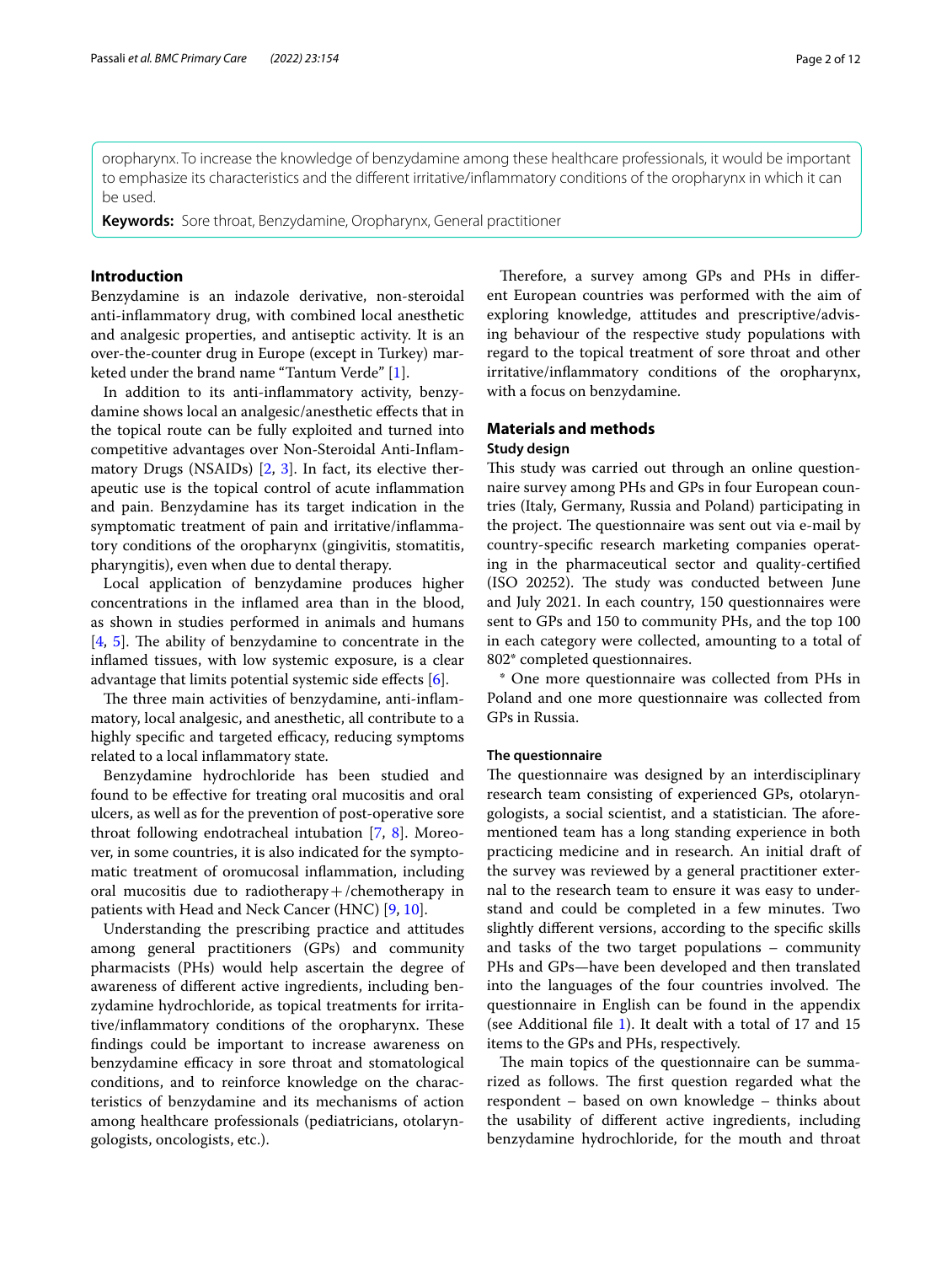irritative symptoms. The next four items asked which of the active ingredients has been generally prescribed (if GP) or recommended (if PH), and what formulation, to adults and children, respectively. Then, focusing on those GPs and PHs who declared to prescribe and/or recommend benzydamine hydrochloride, a number of items inquired about which symptoms and mechanisms of action (anesthetic, analgesic, anti-infammatory, antiseptic) it is mainly recommended for. PHs were asked to give an evaluation of the proportion of their customers acquiring the product based on benzydamine hydrochloride by themselves, that is an indicator of self-medication. The last items of the questionnaire collected information on demographic characteristics and the number of patients/customers usually followed by the respondent GP/PH.

#### **Statistical analysis**

All results are based on point estimations and hypothesis testing. Separately for GPs and PHs, frequencies for all data collected were reported. For presentation purposes, categorical data were presented as percentages and continuous data as means and standard deviations (SDs). Diferences between categories of interest and countries were analyzed using chi-square tests and t tests. A value of *P*<0.05 was considered statistically signifcant. All analyses were performed using R, a programming language and free software environment for statistical computing and graphics supported by the R Core Team and the R Foundation for Statistical Computing.

# **Results**

## **Characteristics of respondents**

Participant demographic details are shown in Table [1](#page-2-0).

Among both pharmacists and general practitioners, men slightly outnumber women, and it is interesting to note that there are diferences between countries: in Poland and Italy, the gender diference is more pronounced, especially among GPs. The overall mean age of the pharmacists is lower than general practitioners': 49.6 (SD=10.48) for PHs *vs* 52.5 (SD=9.72) for GPs. On customers/patients base, approximately 90% of PHs have more than 300 customers with a mean of 533.3  $(SD = 201.3)$ , while for GPs the average number of patients is 1120.3 (SD=278.6).

# **Benzydamine hydrochloride (Tantum Verde) and the other treatments**

The vast majority of respondents, both GPs and PHs, reported the usability of all six active ingredients listed in the questionnaire as topical treatments for sore throat and infammatory/irritative conditions of the mouth (Table [2\)](#page-3-0).

Respondents showed an excellent knowledge of treatments for oral pain conditions in general and of benzydamine hydrochloride, in particular. In fact, among the six possible constituents listed in the questionnaire, benzydamine hydrochloride was the most frequently recognized efective treatment for sore throat and pain conditions in the mouth, with 92.3% of GPs and 95.3% of PHs declaring it as usable in such situations.

GPs and PHs concur in the usability of the active ingredients and their approach is similar for the other topical medications; the only remarkable diference is between natural extract and all the other treatments with an average diference of about 14% for PHs and 21% for GPs.

Regarding the usability of benzydamine, no diferences between countries were found (Table [3](#page-3-1)): chi-square test state the equality of percentages of "yes" answers among the four countries analyzed for GPs  $(p$ -value=0.758) and for PHs  $(p$ -value = 0.868). Looking at the differences between GPs and PHs within each country, the only statically significant result is in Italy ( $p$ -value = 0.0035) where PHs state usability of benzydamine in higher percentage (100% *vs* 89.10%).

Regarding prescribing, most respondents answered "yes" with a similar approach across treatments and between GPs and PHs, except for natural extracts (Table [4\)](#page-4-0).

#### <span id="page-2-0"></span>**Table 1** Characteristics of GPs and PHs participating in the study

|                                         | <b>General practitioners</b> |                |                 |                 | <b>Pharmacists</b> |               |               |               |
|-----------------------------------------|------------------------------|----------------|-----------------|-----------------|--------------------|---------------|---------------|---------------|
|                                         | Italy                        | Germany        | <b>Russia</b>   | Poland          | Italy              | Germany       | <b>Russia</b> | Poland        |
| Gender                                  |                              |                |                 |                 |                    |               |               |               |
| % Females                               | 41                           | 46             | 50              | 35              | 44                 | 50            | 49            | 39            |
| Age Mean (SD)                           | 51.0(9.3)                    | 56.8 (8.9)     | 49.9 (11.6)     | 52.1(7.2)       | 44.0 (10.5)        | 53.9(9.3)     | 48.6 (11.6)   | 52.2(7.3)     |
| N. of Patients/Cus-<br>tomers Mean (SD) | 1097.78 (252.6)              | 162.85 (222.3) | 1004.16 (289.8) | 1219.69 (299.7) | 533.5 (163.4)      | 539.9 (177.3) | 539.2 (212.3) | 517.9 (251.9) |
| N. of Respondents                       | 100                          | 100            | 101             | 100             | 100                | 100           | 100           | 101           |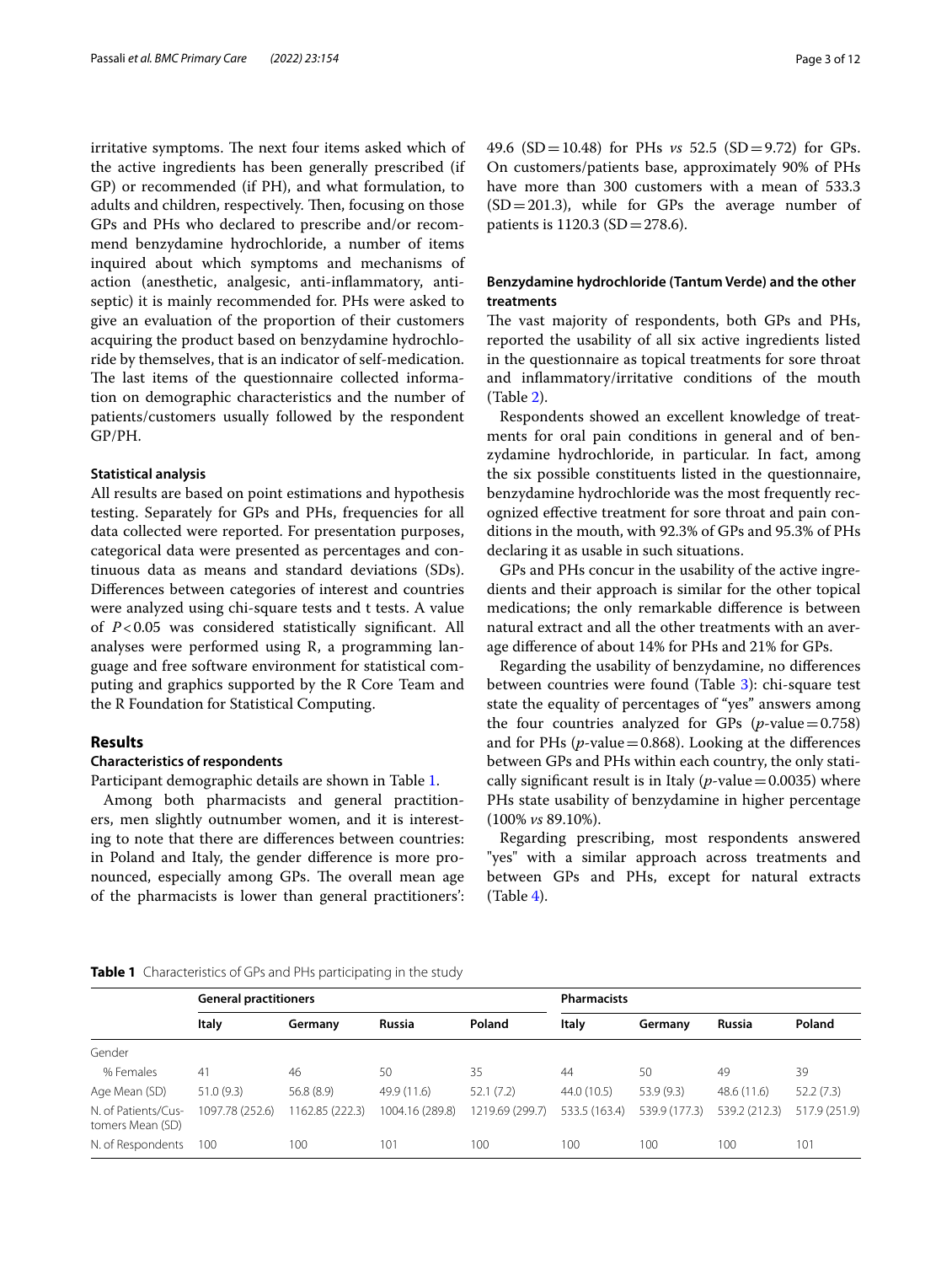| Ketoprofen | Flurbiprofen | Ambroxol Chlorydrate | Dichlorobenzyl<br>alcohol-Sodium<br>Benzoate                    | Benzydamine Hydrochloride | Natural extracts |
|------------|--------------|----------------------|-----------------------------------------------------------------|---------------------------|------------------|
| 75.1       | 80.3         | 85.5                 | 85.3                                                            | 92.3                      | 62.6             |
| 20.2       | 17.7         | 13.0                 | 12.7                                                            | 6.5                       | 26.9             |
| 4.7        | 2.0          | 1.5                  | 2.0                                                             | 1.2                       | 10.5             |
|            |              |                      |                                                                 |                           |                  |
| Ketoprofen | Flurbiprofen | Ambroxol Chlorydrate | Dichlorobenzyl<br>alcohol-Sodium<br>Benzoate                    | Benzydamine Hydrochloride | Natural extracts |
| 76.3       | 81.8         | 89.5                 | 91.8                                                            | 95.3                      | 73.1             |
| 20.2       | 15.7         | 8.7                  | 7.2                                                             | 3.7                       | 18.5             |
| 3.5        | 2.5          | 1.7                  | 1.0                                                             | 1.0                       | 8.5              |
|            |              |                      | conditions of the mouth ( <i>i.e.</i> gingivitis or stomatitis) |                           |                  |

<span id="page-3-0"></span>**Table 2** Reported usability in the survey of active ingredients for topical medication of sore throat and infammatory/irritative conditions of the mouth (i.e. gingivitis or stomatitis)

Values inside the table are percentages

<span id="page-3-1"></span>**Table 3** Reported usability in the survey of benzydamine for topical medication of sore throat and infammatory/irritative conditions of the mouth (i.e. gingivitis or stomatitis) by country

| Value      | Country    | GPs    | <b>PHs</b> |
|------------|------------|--------|------------|
| Yes        | DE         | 87.00  | 89.00      |
| <b>No</b>  | DF.        | 10.00  | 9.00       |
| Don't know | DE         | 3.00   | 2.00       |
| Yes        | <b>ITA</b> | 89.10  | 100.00     |
| <b>No</b>  | <b>ITA</b> | 9.00   | 0.00       |
| Don't know | <b>ITA</b> | 1.00   | 0.00       |
| Yes        | PL         | 92.00  | 94.10      |
| <b>No</b>  | PL         | 6.90   | 4.00       |
| Don't know | PL         | 1.00   | 2.00       |
| Yes        | <b>RUS</b> | 100.00 | 98.00      |
| No         | <b>RUS</b> | 0.00   | 2.00       |
| Don't know | <b>RUS</b> | 0.00   | 0.00       |

Values inside the table are percentages

The three constituents most recommended by PHs for the topical treatment of sore throat and other oral conditions are dichlorobenzyl alcohol-sodium benzoate (90.3%), ambroxolo hydrochloride (89.8%), and benzydamine hydrochloride (89.3%). Benzydamine hydrochloride is recommended by a very high percentage of GPs (80.8%) in the topical treatment of the oral cavity and is surpassed by dichlorobenzyl alcohol-sodium benzoate, which is prescribed by a slightly higher percentage of GPs (83.5%). Regarding approach to benzydamine between countries (Table [4\)](#page-4-0), no statistical diference was found either for PHs (*p*-value=0.5678) or for GPs (*p*-value=0.3105). Within countries, there is a statistically signifcant diference between PHs and GPs only in Italy  $(p$ -value $=0.00737)$ and in Poland ( $p$ -value = 0.0357).

End users appear very familiar with benzydamine hydrochloride, as evidenced by the fact that on average 40.03% of people require it as a self-medication (Table [5\)](#page-4-1).

# **The mechanisms of action and symptoms for which benzydamine hydrochloride is recommended**

Based on pharmacists' experience, the frst two symptoms that prompt clients to seek advice are ache (14.57%) and cough (11.65%), followed by redness of the throat (9.37%), itchy throat and symptoms due to extraction therapy (Table [6\)](#page-5-0).

Clients behave very diferently depending on the country (Table [6](#page-5-0)): for example, in Germany only an average of 8% of customers ask for advice if they have ache, while in Russia this percentage is almost double and in Italy almost triple. Even for cough, in Germany only 7.78% of customers ask for advice, while in Italy this percentage is double.

The vast majority of GPs  $(71.8%)$  and PHs  $(76.8%)$  recommend benzydamine hydrochloride to their patients/ customers, with no signifcant diference in approach between GPs and PHs  $(p$ -value=0.1246), as these proportions are not statistically diferent.

Benzydamine hydrochloride is prescribed for all four of its properties by both PHs and GPs who declared to prescribe/recommend benzydamine hydrochloride (Table [7\)](#page-5-1). The most appreciated characteristic of benzydamine hydrochloride is its anti-septic features (71.60% for GPs and 74.10% for PHs), followed by the anti-infammatory for PHs (68.20%) and anesthetic for GPs (60%).

Sore throat is by far the pathological condition for which GPs (27.52%) and PHs (32.89%) more often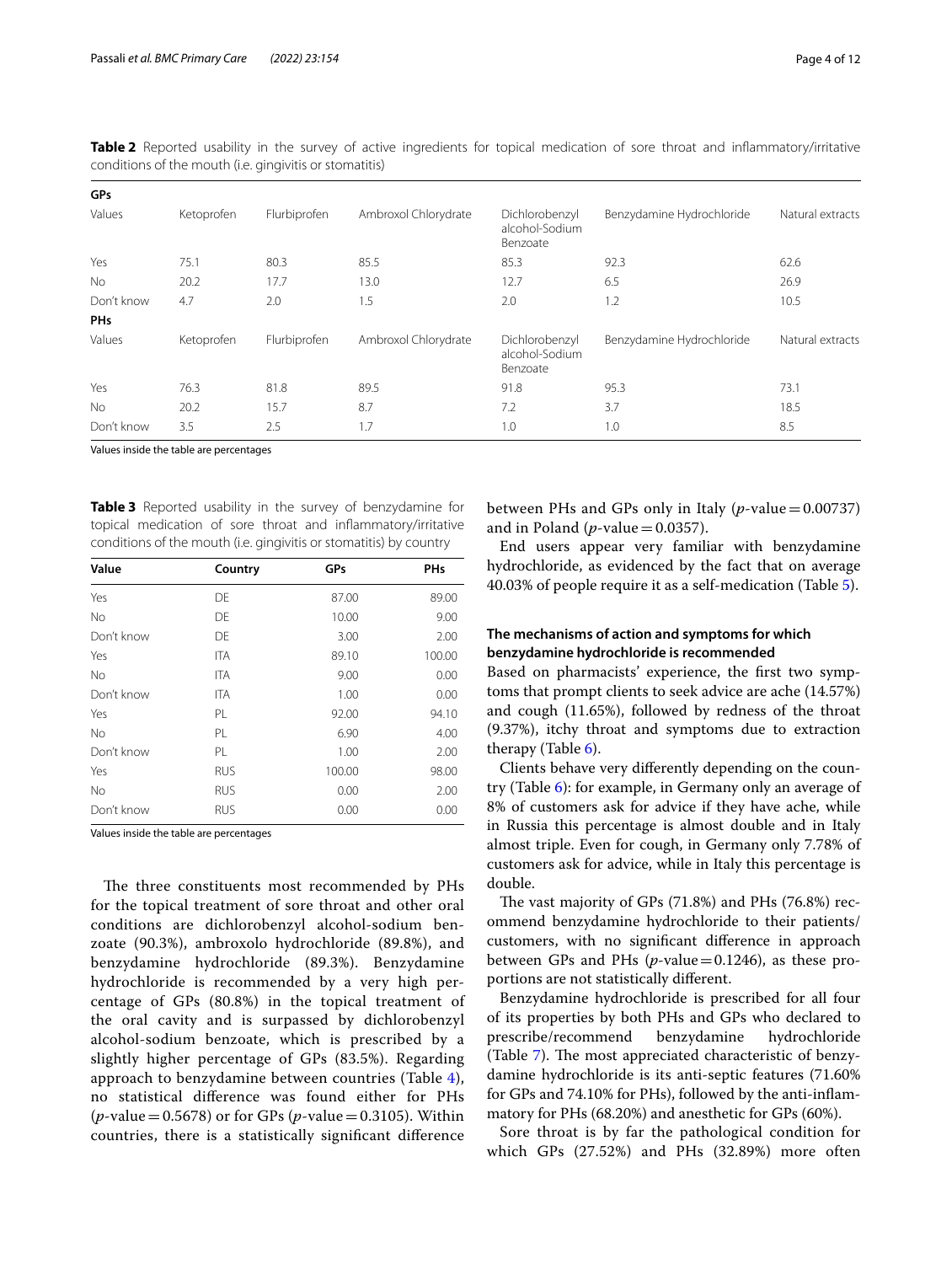|            |            |              | throat and various inflammatory/irritative conditions of the oral cavity such as gingivitis and stomatitis |                                              |                           |                  |
|------------|------------|--------------|------------------------------------------------------------------------------------------------------------|----------------------------------------------|---------------------------|------------------|
| <b>GPs</b> |            |              |                                                                                                            |                                              |                           |                  |
| Values     | Ketoprofen | Flurbiprofen | Ambroxol Chlorydrate                                                                                       | Dichlorobenzyl<br>alcohol-Sodium<br>Benzoate | Benzydamine Hydrochloride | Natural extracts |
| Total      | 69.80      | 76.10        | 81.30                                                                                                      | 83.50                                        | 80.80                     | 49.10            |
| DE         | 70.00      | 71.00        | 74.00                                                                                                      | 81.00                                        | 73.00                     | 40.00            |
| <b>ITA</b> | 63.00      | 67.00        | 72.00                                                                                                      | 72.00                                        | 89.00                     | 46.00            |
| PL         | 69.00      | 86.00        | 91.00                                                                                                      | 94.00                                        | 72.00                     | 42.00            |
| <b>RUS</b> | 78.00      | 81.00        | 89.00                                                                                                      | 88.00                                        | 90.00                     | 69.00            |
| <b>PHs</b> |            |              |                                                                                                            |                                              |                           |                  |
| Values     | Ketoprofen | Flurbiprofen | Ambroxol Chlorydrate                                                                                       | Dichlorobenzyl<br>alcohol-Sodium<br>Benzoate | Benzydamine Hydrochloride | Natural extracts |
| Total      | 72.10      | 81.30        | 89.80                                                                                                      | 90.30                                        | 89.30                     | 57.40            |
| DE         | 54.00      | 64.00        | 80.00                                                                                                      | 83.00                                        | 81.00                     | 46.00            |
| <b>ITA</b> | 95.00      | 98.00        | 94.10                                                                                                      | 96.00                                        | 98.00                     | 70.30            |
| PL         | 70.00      | 87.00        | 93.00                                                                                                      | 93.00                                        | 86.00                     | 49.00            |
| <b>RUS</b> | 68.30      | 75.20        | 91.10                                                                                                      | 88.10                                        | 91.10                     | 63.40            |

<span id="page-4-0"></span>**Table 4** Percentages of GPs and PHs that prescribe/recommend the active ingredients for topical treatment of symptoms of sore

Values inside the table are percentages

<span id="page-4-1"></span>**Table 5** Customer management of purchases of benzydamine hydrochloride (average percentage according to pharmacists)

|                   | Self-<br>management | On<br>medical<br>advice | On<br>pediatrician<br>advice | On<br>pharmacist<br>advice |
|-------------------|---------------------|-------------------------|------------------------------|----------------------------|
| <b>Total Mean</b> | 40.03               | 24.24                   | 18.98                        | 16.75                      |
| DF mean           | 36.85               | 25.25                   | 16.35                        | 21.55                      |
| IT mean           | 40.15               | 25.85                   | 22.65                        | 11.35                      |
| PI mean           | 40.89               | 22.40                   | 16.47                        | 20.25                      |
| RUS mean          | 422                 | 235                     | 20.48                        | 13.82                      |

Values inside the table are percentages

recommend the use of benzydamine hydrochloride, followed by gingivitis (20.28% for PHs and 19.25% for GPs) (Table [8](#page-6-0)).

Essentially, there is the same approach at country level, with slight diferences for GPs and PHs in Italy, where the former recommend benzydamine about 26.69% of the time, while the latter recommend it on average about 42.71% of the time.

Ache and cough are the symptoms for which the PHs more often suggest the use of benzydamine hydrochloride. Unlike PHs, the symptoms for which GPs most often give indications to use benzydamine are those related to extraction therapy (Table [9\)](#page-7-0).

There are significant differences across symptoms (*p*-value < 0.001), but not between GPs and PHs (all *p*-values > 0.05).

#### **The use of benzydamine hydrochloride in pediatrics**

While natural extracts are much less recommended, both active ingredients, benzydamine and dichlorobenzyl alcohol-sodium benzoate, are prescribed/recommended for the treatment of sore throat in the pediatric population by GPs (39.7 and 40.6%) and PHs (36.9 and 44.4%) in a similar proportion (Table [10\)](#page-7-1), with no statistical diference between treatments and between GPs and PHs  $(p$ -values > 0.05).

Looking at countries in more detail, there are diferent approaches among countries and between GPs and PHs, and of note, benzydamine is by far the most recommended active ingredients by Italian GPs (60.4%) for topical treatment of sore throat symptoms in children (Table [10\)](#page-7-1).

The three formulations, spray, hard candy and soft tub, are equally liked by GPs and by PHs. Regarding the preferred formulation, the spray treatment mode is the most recommended by both GPs (38.4%) and PHs (35.2%) for treating children (Table [11\)](#page-8-0).

Some diferences emerge when looking more closely at the countries: for example, in Germany the spray is the preferred treatment, whereas in Poland both GPs and PHs prefer soft tablets over other formulations. In Italy, it is interesting to note a diferent approach between GPs and PHs: in fact, Italian GPs prefer spray, while PHs prefer soft tablets (Table [11](#page-8-0)).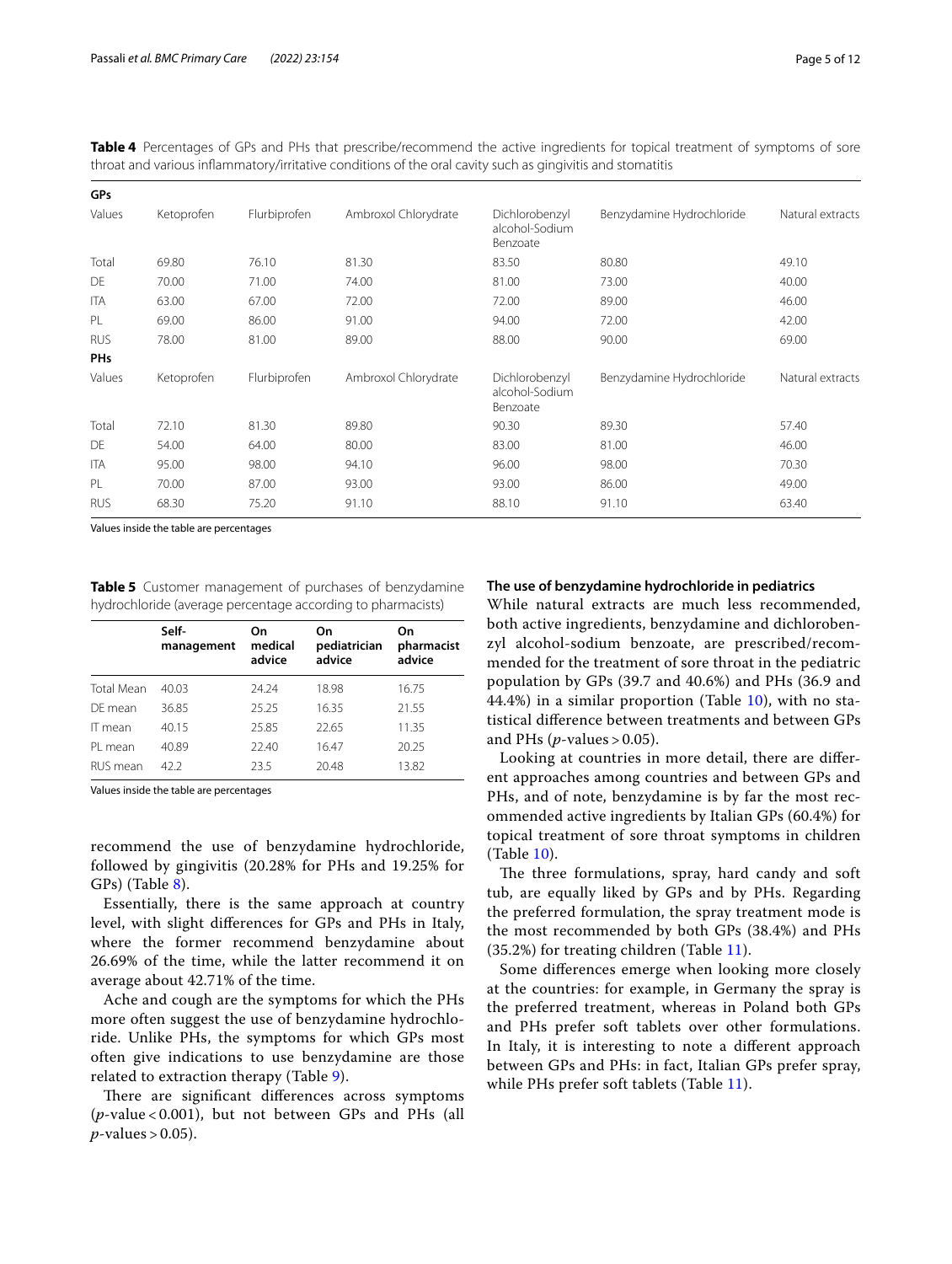|                                    | All countries<br>(mean) | <b>Germany (Mean)</b> | Italy (Mean) | Poland (Mean) | Russia (Mean) |
|------------------------------------|-------------------------|-----------------------|--------------|---------------|---------------|
| Ache                               | 14.57                   | 8.67                  | 22.2         | 12.03         | 15.41         |
| Itchy throat                       | 8.87                    | 5.49                  | 14.61        | 5.05          | 10.37         |
| Difficulty in swallowing           | 4.91                    | 5.69                  | 3.24         | 4.90          | 5.79          |
| Dry throat                         | 3.95                    | 4.06                  | 3.05         | 4.89          | 3.80          |
| Mouth throat burning               | 4.96                    | 7.26                  | 1.88         | 6.19          | 4.51          |
| Redness of the throat              | 9.37                    | 7.51                  | 13.16        | 8.43          | 8.39          |
| Tonsillitis                        | 7.88                    | 10.19                 | 5.32         | 8.74          | 7.24          |
| Distorted voice                    | 2.90                    | 3.08                  | 1.32         | 3.45          | 3.76          |
| Cough                              | 11.65                   | 7.78                  | 15.27        | 11.90         | 11.64         |
| Ulcerative lesions or canker sores | 6.06                    | 10.02                 | 0.80         | 6.57          | 6.86          |
| <b>Halitosis</b>                   | 4.84                    | 6.74                  | 2.27         | 4.26          | 6.10          |
| Temperature                        | 4.67                    | 4.14                  | 5.05         | 6.22          | 3.27          |
| Symptoms due to extraction therapy | 8.18                    | 6.86                  | 8.45         | 10.05         | 7.33          |

<span id="page-5-0"></span>**Table 6** Average percentage of clients who seek for the advice of pharmacists by throat and oral symptoms

Values inside the table are percentages

<span id="page-5-1"></span>**Table 7** Percentage of GPs and PHs that top rank benzydamine hydrochloride by its characteristics

| GPs        |             |            |                   |             |
|------------|-------------|------------|-------------------|-------------|
| Values     | Anesthetics | Analgesics | Anti-inflammatory | Antiseptics |
| 4 or 5     | 60.00       | 55.50      | 58.70             | 71.60       |
| <b>PHs</b> |             |            |                   |             |
| Values     | Anesthetics | Analgesics | Anti-inflammatory | Antiseptics |
| 4 or 5     | 64.60       | 62.90      | 68.20             | 74.10       |

Question administrated only to those who declared to prescribe BZD: 287 GPs and 307 PHs, respectively

Values inside the table are percentages out of these sub-totals

## **Discussion**

# **Comparison of benzydamine hydrochloride with other drugs**

In this survey both GPs and PHs proved to have an excellent knowledge and mastery of the constituents efective against oral symptoms. Among all the principles, benzydamine hydrochloride is the most recognized as certainly suitable for the topical treatment of sore throat symptoms and various infammatory/irritative conditions of the oral cavity such as gingivitis and stomatitis, with more than 92% of the interviewed GPs and more than 95% of the respondent PHs declaring it as usable in such situations.

In addition, GPs and PHs agree on the usability of other active ingredients, recognizing Non Steroidal Anti-Infammatory Drugs (NSAIDs) such as furbiprofen and ketoprofen, the mucolytic agent ambroxol, and the active ingredients dichlorobenzyl alcohol and sodium benzoate with local antiseptic action of the oropharyngeal cavity as efective medications for sore throats and infammatory/ irritative conditions of the mouth. Moreover, natural remedies could also be helpful with products capable of exerting an anti-infammatory action towards the throat.

Dichlorobenzyl Alcohol-Sodium Benzoate is the most widely prescribed by GPs and recommended by PHs for the topical treatment of sore throat and other oral conditions, followed by ambroxol hydrochloride and benzydamine hydrochloride in a slightly lower percentage.

As for benzydamine hydrochloride, it is recommended by about 90% of PHs and prescribed by 80% of GPs, with no significant differences between countries. There are no data in the literature to support these preferred recommendations. These findings represent clinical practice and real-life data from the countries that participated in the survey.

Moreover, end users appear very familiar with benzydamine hydrochloride, as evidenced by the fact that on average 40% of people require it as a self-medication. This is confirmed across nations, so regardless of the country most customers ask for the benzydamine on a self-management basis. This attitude can be explained by the fact that benzydamine is an over-the-counter (OTC) drug and does not require a prescription from a healthcare professional. Moreover, the high rate of self-management shows that patients/customers are confdent with benzydamine and also very satisfed with the therapeutic outcome.

The lower rate of pharmacist advice for benzydamine compared to medical advice (17% *vs* 24%) may be explained by the fact that doctors and physician cover diferent roles. Generally customers prefer to follow their doctor's prescription, while those who seek advice from the pharmacist have already chosen the self-management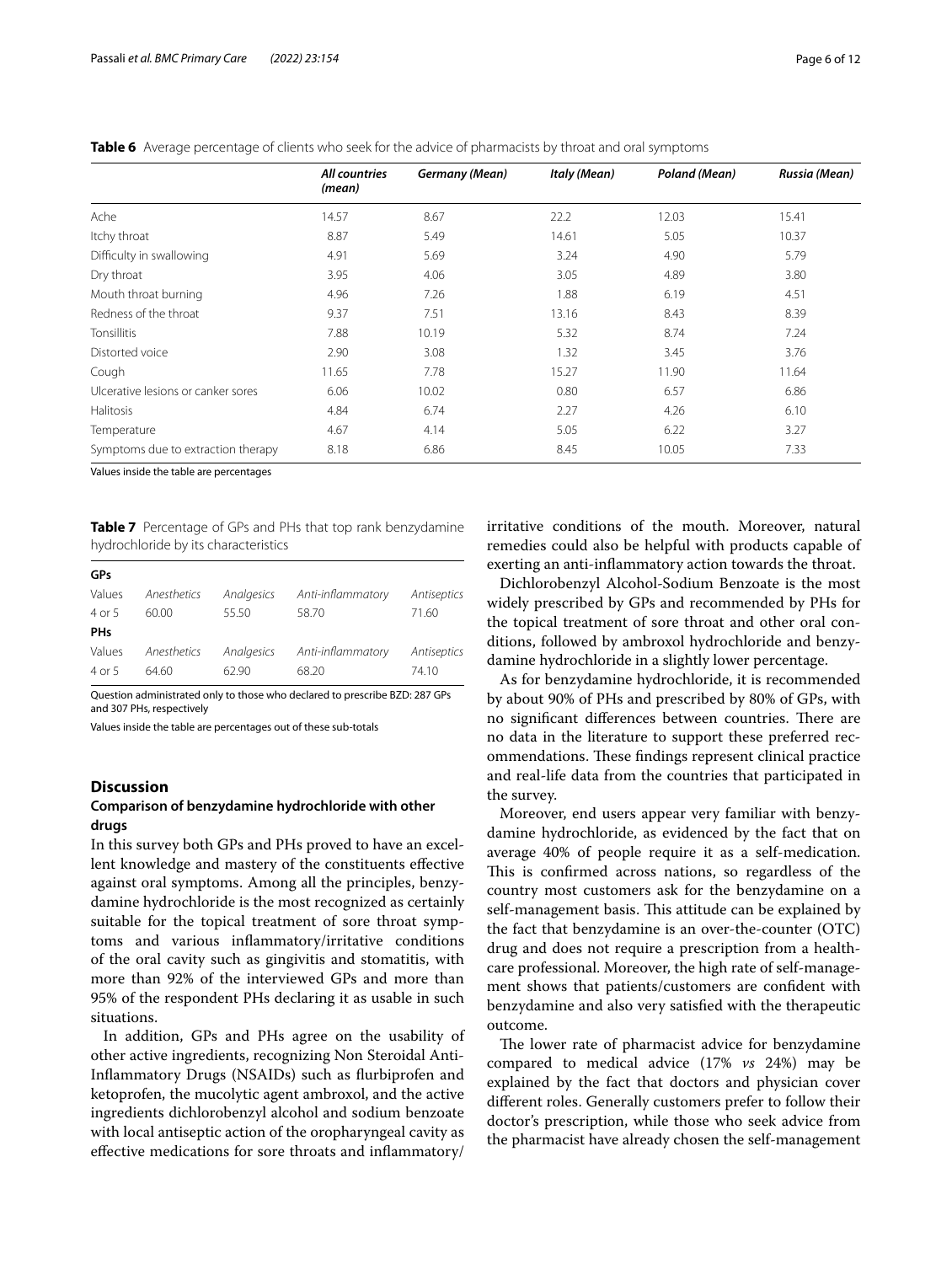<span id="page-6-0"></span>

|                                | Ğ                               |        |              |                  |               | Ě                       |                   |              |                  |               |
|--------------------------------|---------------------------------|--------|--------------|------------------|---------------|-------------------------|-------------------|--------------|------------------|---------------|
|                                | All Countries Germany<br>(mean) | (mean) | Italy (Mean) | (Mean)<br>Poland | Russia (Mean) | All Countries<br>(mean) | Germany<br>(mean) | Italy (Mean) | Poland<br>(Mean) | Russia (Mean) |
| Gingivitis                     | 19.25                           | 18.85  | 20.07        | 15.97            | 21.8          | 20.28                   | 22.01             | 20.46        | 20.06            | 18.53         |
| Stomatitis                     | 16.73                           | 20.18  | 14.94        | 17.76            | 14.33         | 16.23                   | 18.54             | 10.61        | 18.21            | 16.86         |
| dental therapy<br>Conservative | 16.23                           | 187    | 18.83        | 13.81            | 13.3          | 13.79                   | 13.29             | 10.81        | 14.36            | 16.4          |
| dental therapy<br>Extractive   | 15.84                           | 13.47  | 17.01        | 17.99            | 14.96         | 12.78                   | 10.67             | 10.79        | 1551             | 14.05         |
| Sore throat                    | 27.52                           | 25     | 26.69        | 33.81            | 25.07         | 32.89                   | 33.05             | 42.71        | 30.51            | 26.28         |
| Other                          | 4.43                            | 3.8    | 247          | 0.67             | 10.55         | 4.04                    | 2.44              | 4.61         | 1.35             | 7.89          |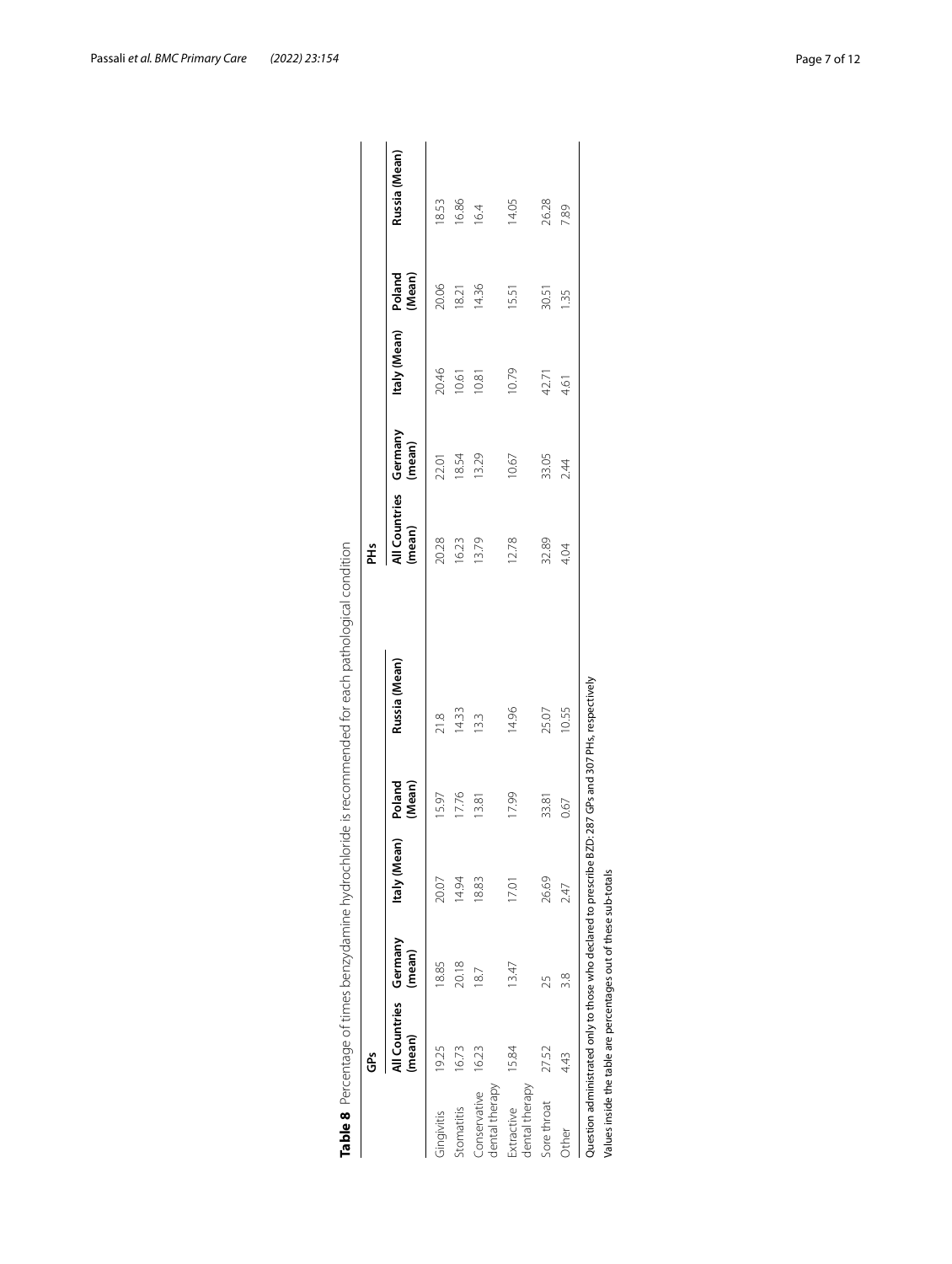<span id="page-7-0"></span>**Table 9** Percentage of GPs and PHs who recommend benzydamine hydrochloride by client-reported symptoms

|                                        | GPs (mean) | PHs (mean) |
|----------------------------------------|------------|------------|
| Ache                                   | 10.79      | 12.68      |
| Itchy and itchy throat                 | 7.69       | 8.05       |
| Difficulty in swallowing               | 5.70       | 5.30       |
| Dry throat                             | 3.92       | 3.81       |
| Burning of the mouth                   | 8.29       | 5.24       |
| Redness of the throat                  | 8.58       | 9.23       |
| Distorted voice                        | 3.14       | 2.75       |
| Cough                                  | 10.74      | 10.43      |
| Ulcerative lesions or canker sores     | 11.34      | 8.23       |
| <b>Halitosis</b>                       | 4.98       | 4.13       |
| Temperature                            | 1.60       | 2.51       |
| All symptoms due to extraction therapy | 14.38      | 9.62       |

Question administrated only to those who declared to prescribe BZD: 287 GPs and 307 PHs, respectively

Values inside the table are percentages out of these sub-totals

route. Pharmacists should offer reassurance and advice on appropriate treatment to increase the chances of optimum symptomatic relief and satisfaction [[11\]](#page-11-10). In addition, the pharmacist can leverage on a plethora of treatment for sore throat and it is worth considering that treatment decisions are not only infuenced by medical factors; non-medical factors such as cultural issues or

patient expectations and pressures also infuence the prescribing approach [\[12](#page-11-11)].

# **The mechanisms of action and symptoms for which Benzydamine Hydrochloride is recommended**

The first two symptoms that prompt clients to seek advice to the pharmacist are ache and cough, followed by redness of the throat, itchy throat and symptoms due to extraction therapy. However, clients behave very diferently depending on the country: this diferent attitude refects the cultural and social characteristics of the country and can also be infuenced by a diferent healthcare system.

The great majority of PHs (77%) recommend benzydamine hydrochloride to their customers and the 72% of the interviewed GPs usually prescribe it, mainly to solve the disorders caused by sore throat, followed by gingivitis and stomatitis.

It is important to consider that while the etiology of gingivitis or stomatitis is clearly defned, sore throat is an infammatory condition characterized by pain, redness, heat and swelling that has diferent causes [[13\]](#page-11-12). Sore throat is a term often used to describe pharyngitis, tonsillitis and laryngitis that occur for a short period of time, which result from inflammation of the upper respiratory tract. Tonsillitis is infammation due to infection of the tonsils, whereas pharyngitis is infammation of the oropharynx only but, in practice, the distinction between the

<span id="page-7-1"></span>**Table 10** Preference distribution for the active ingredients prescribed/recommended for the topical treatment of sore throat symptoms in children (order of preference: 1 = most preferred, 3 = least preferred)

|                |              | GPs                          |                                                      |                         | PHs                          |                                                      |                         |
|----------------|--------------|------------------------------|------------------------------------------------------|-------------------------|------------------------------|------------------------------------------------------|-------------------------|
| Preference     | Country      | Benzydamine<br>Hydrochloride | Dichlorobenzyl<br>Alcohol, Sodium<br><b>Benzoate</b> | <b>Natural extracts</b> | Benzydamine<br>Hydrochloride | Dichlorobenzyl<br>Alcohol, Sodium<br><b>Benzoate</b> | <b>Natural extracts</b> |
| 1 Highest      | All          | 39.70                        | 40.60                                                | 19.50                   | 36.90                        | 44.40                                                | 18.70                   |
| 2              | All          | 40.10                        | 44.10                                                | 15.50                   | 39.20                        | 48.10                                                | 12.70                   |
| 3 Lowest       | All          | 20.20                        | 15.20                                                | 65.00                   | 23.90                        | 7.50                                                 | 68.60                   |
| 1 Highest      | DE           | 38.00                        | 40.00                                                | 21.00                   | 39.00                        | 43.00                                                | 18.00                   |
| 2              | DE           | 46.00                        | 47.00                                                | 6.00                    | 41.00                        | 48.00                                                | 11.00                   |
| 3 Lowest       | DE           | 16.00                        | 12.00                                                | 70.00                   | 19.80                        | 8.90                                                 | 70.30                   |
| 1 Highest      | $\mathsf{L}$ | 60.40                        | 33.00                                                | 6.00                    | 42.00                        | 46.00                                                | 12.00                   |
| $\overline{2}$ | $\mathsf{I}$ | 30.00                        | 45.00                                                | 25.00                   | 36.00                        | 51.00                                                | 13.00                   |
| 3 l owest      | $\mathsf{L}$ | 9.00                         | 22.00                                                | 69.00                   | 22.00                        | 3.00                                                 | 75.00                   |
| 1 Highest      | PL           | 28.00                        | 45.00                                                | 27.00                   | 32.70                        | 51.50                                                | 15.80                   |
| 2              | PL           | 47.50                        | 43.00                                                | 9.00                    | 51.00                        | 43.00                                                | 7.00                    |
| 3 Lowest       | PL           | 24.00                        | 12.00                                                | 64.00                   | 17.00                        | 6.00                                                 | 78.00                   |
| 1 Highest      | <b>RUS</b>   | 32.00                        | 45.00                                                | 24.00                   | 34.00                        | 37.00                                                | 29.00                   |
| 2              | <b>RUS</b>   | 37.00                        | 42.00                                                | 22.00                   | 28.70                        | 50.50                                                | 19.80                   |
| 3 Lowest       | <b>RUS</b>   | 31.70                        | 14.00                                                | 55.00                   | 37.00                        | 12.00                                                | 51.00                   |

Values inside the table are percentages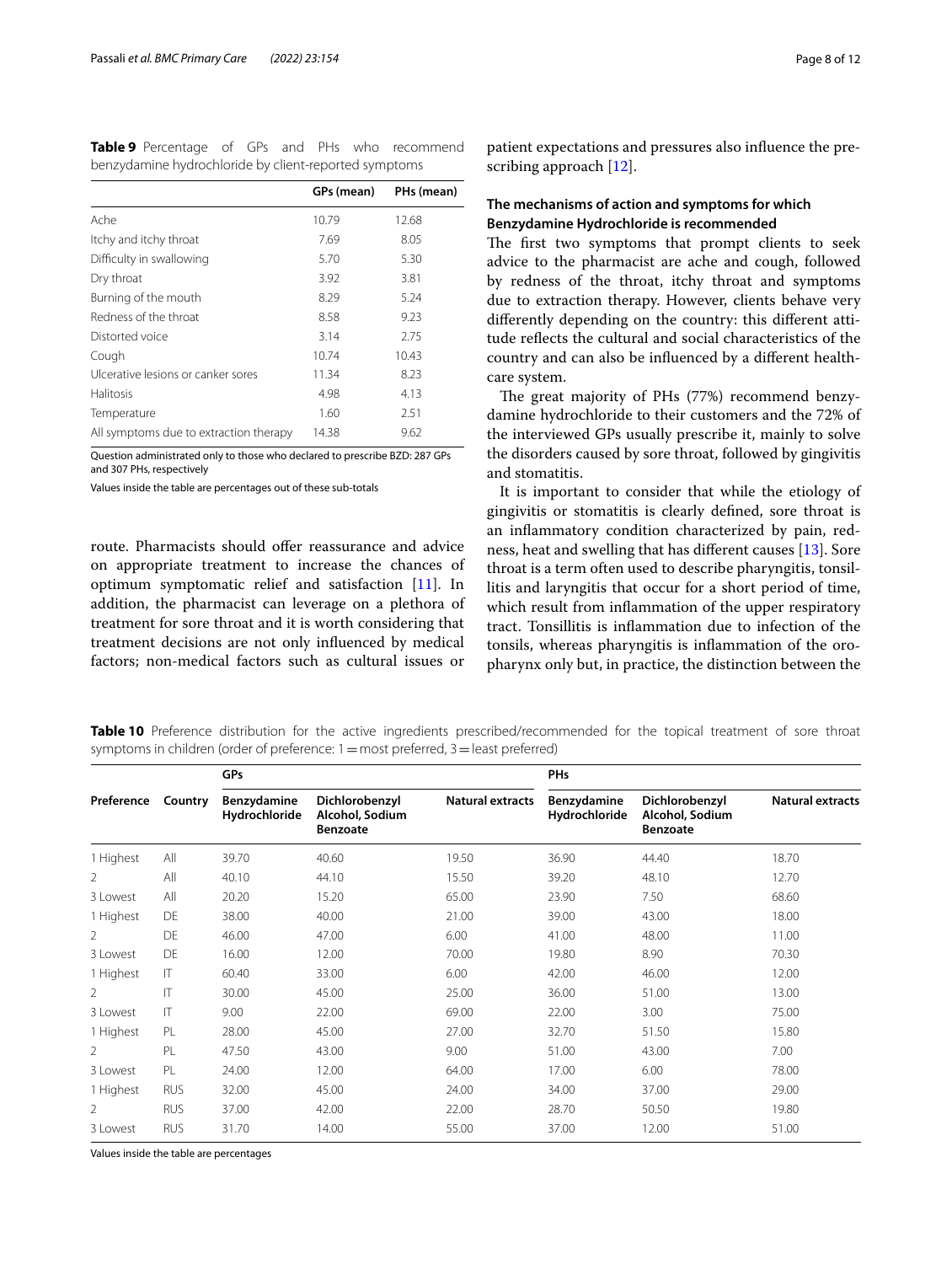<span id="page-8-0"></span>**Table 11** Preference distribution for the formulations prescribed/recommended for the treatment of sore throat symptoms in children (order of preference:  $1=$  most preferred,  $3=$  least preferred)

|                |              | GPs   |            |           | <b>PHs</b> |            |           |
|----------------|--------------|-------|------------|-----------|------------|------------|-----------|
| Preference     | Country      | Spray | Hard candy | Soft tabs | Spray      | Hard candy | Soft tabs |
| 1 Highest      | All          | 38.40 | 26.60      | 34.90     | 35.20      | 31.70      | 33.20     |
| 2              | All          | 37.70 | 40.70      | 21.60     | 27.40      | 41.40      | 31.20     |
| 3 Lowest       | All          | 23.90 | 32.70      | 43.50     | 37.40      | 26.90      | 35.70     |
| 1 Highest      | DE           | 50.00 | 20.00      | 27.00     | 54.00      | 29.00      | 17.00     |
| 2              | DE           | 34.00 | 45.00      | 18.00     | 28.00      | 46.00      | 26.00     |
| 3 Lowest       | DE           | 13.00 | 32.00      | 52.00     | 17.80      | 24.80      | 56.40     |
| 1 Highest      | $\mathsf{I}$ | 43.00 | 23.00      | 34.00     | 24.00      | 34.00      | 42.00     |
| $\overline{2}$ | $\mathsf{I}$ | 40.00 | 42.00      | 18.00     | 24.00      | 34.00      | 42.00     |
| 3 Lowest       | IT           | 17.00 | 35.00      | 48.00     | 52.00      | 32.00      | 16.00     |
| 1 Highest      | PL           | 32.00 | 25.00      | 43.00     | 29.70      | 31.70      | 38.60     |
| $\overline{2}$ | PL           | 44.00 | 36.00      | 20.00     | 34.00      | 43.00      | 24.00     |
| 3 Lowest       | PL           | 24.00 | 39.00      | 37.00     | 37.00      | 26.00      | 38.00     |
| 1 Highest      | <b>RUS</b>   | 28.00 | 38.00      | 35.00     | 33.00      | 32.00      | 35.00     |
| 2              | <b>RUS</b>   | 32.00 | 39.00      | 30.00     | 23.80      | 42.60      | 32.70     |
| 3 Lowest       | <b>RUS</b>   | 41.00 | 24.00      | 36.00     | 43.00      | 25.00      | 32.00     |

Values inside the table are percentages

two can be unclear and they can occur simultaneously. Laryngitis is used when there is hoarseness with soreness lower down in the throat [\[14](#page-11-13)].

The non-infective causes of sore throat are usually due to environmental variations, such as temperature changes, low humidity, second hand smoking, air pollution and a reaction to allergens [\[15\]](#page-11-14). Only a small proportion of sore throat cases are caused by bacterial infection, such as group A beta-hemolytic streptococcus, and up to 80% of sore throats are caused by viruses, such as infuenza A, respiratory syncytial virus, severe acute respiratory syndrome corona virus, and rhinovirus [[16,](#page-11-15) [17](#page-11-16)]. Therefore, antibiotics are ineffective in most cases and are not recommended as the frst line of treatment for acute sore throat in the EU [\[18](#page-11-17), [19\]](#page-11-18). However, irrespective of causative pathogen, there is a need for symptom relief. Most patients with acute sore throat present with symptoms which include pain on swallowing, headache and cough, and fu-like symptoms.

This survey shows that ache and cough are the symptoms for which the PHs more often suggest the use of benzydamine hydrochloride (12,68% and 10,43%, respectively). Diferently from the PHs, the symptom for which GPs most often give indications to use benzydamine are those related to extraction therapy (14,38%). However, the symptoms for which GPs and PHs recommend benzydamine vary depending on the country, probably refecting a diferent clinical practice experience.

Benzydamine hydrochloride is prescribed/recommend for all four of its properties (anti-infammatory, analgesic, anesthetic, and antiseptic) by both GPs and PHs. The most appreciated characteristics of benzydamine hydrochloride are its anti-infammatory features, followed by the anesthetic ones for both GPs and PHs.

In fact, the pharmacological activity of benzydamine is mainly related to the inhibition of proinfammatory cytokine synthesis, although it also shows anesthetic activity by modulating neuronal excitability.

Although benzydamine is a nonsteroidal anti-infammatory agent, it possesses a diferent mechanism of action that distinguishes it from conventional NSAIDs. Unlike NSAIDs that act by inhibiting prostaglandin synthesis, the anti-infammatory activity of benzydamine has been related to its ability to inhibit the release of pro-infammatory cytokines (TNFa, IL-1β, and MCP-1), without affecting other inflammatory cytokines (IL-6, IL-8), and, importantly, anti-infammatory cytokines (IL-10, IL-1ra) [\[20](#page-11-19)].

However, it also exerts other activities that may contribute to the modulation of the infammatory status, i.e. reduction of vascular permeability produced by histamine, acetylcholine, serotonin and epinephrine, inhibition of platelet aggregation, thrombus formation, degranulation of human polymorphonuclear leukocytes, and migration of human monocytes.

The local anesthetic properties of benzydamine are most likely due to its structural features. Unlike other NSAIDs, it does not associate with steroid structure and it shares with local anesthetics an aromatic (hydrophobic) ring structure linked to a basic tertiary amine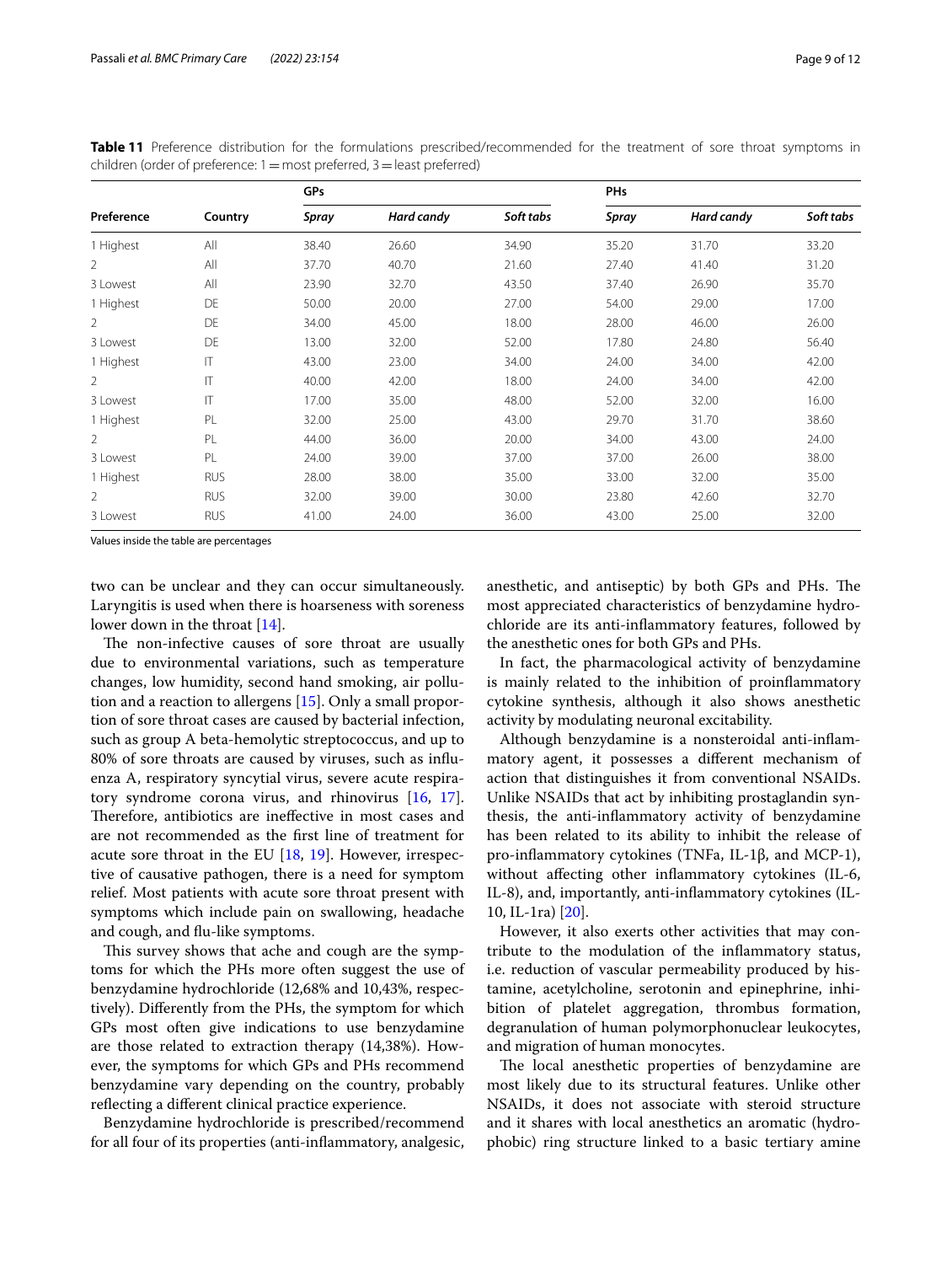group (hydrophilic) by a short alkyl chain  $[21]$  $[21]$ . Therefore, benzydamine like local anesthetics, reversibly blocks nerve conduction when applied topically in appropriate concentrations.

The results of a study showed that benzydamine blocks voltage-gated Na+currents in Dorsal Root Ganglion (DRG) neurons, and suggest that it can be a modulator of nociceptor excitability [[22\]](#page-11-21). Indeed, benzydamine attenuates the local transmission of the pain stimulus by preventing the generation and propagation of action potentials through the blockade of  $Na<sub>v</sub>$  channels expressed in sensory neurons. In a clinical trial performed on 87 healthy subjects, benzydamine, applied topically to normal mucosa for 60 s, was found to exert a remarkable anesthetic activity superior to control (cetylpyridinium hydrochloride 0.025%) and placebo mouthwashes, also showing a long lasting efect (more than 90 min). The local anesthetic activity of benzydamine has been shown to be extremely useful in the treatment of painful conditions of the mouth and throat, primarily due to rapid pain relief [[2\]](#page-11-1).

## **The use of benzydamine hydrochloride in pediatrics**

Also in the pediatric feld, benzydamine hydrochloride is indicated for the topical treatment of sore throat symptoms. Among GPs, a high proportion (about 40%) prescribe benzydamine in a similar proportion to other remedies based on dichlorobenzyl alcohol, which is slightly preferred by PHs instead (44% *vs* 37%). Looking at countries in more detail, except for Italian physicians who prescribe mostly benzydamine (60%), both GPs and PHs prefer dichlorobenzyl alcohol for topical treatment of sore throat symptoms in children.

Dichlorobenzyl alcohol (DCBA) is a mild antiseptic used as an active ingredient in several marketed OTC throat lozenges, typically in combination with Amylmetacresol (AMC), another antiseptic, for the symptomatic relief of mouth and throat infections, and acute sore throat due to upper respiratory tract infections (URTIs) [\[23](#page-11-22), [24\]](#page-11-23).

Lozenges containing AMC/DCBA have been reported in several clinical trials in adults and have proven to produce signifcantly greater improvement for symptomatic and pain relief, such as difficulty swallowing and throat numbness, and a reduction in the severity of throat soreness in patients with URTIs [\[23](#page-11-22), [25\]](#page-11-24). AMC/DCBA throat lozenges have been shown to be safe and efficient in relieving of acute sore throat symptoms, and it produces an immediate symptomatic relief [\[26,](#page-11-25) [27](#page-11-26)]. Moreover, *invitro* evidence has demonstrated the virucidal effect of lozenges containing AMC and DCBA on a number of viruses associated with the common cold such as RSV, infuenza A virus, and a member of the coronavirus family, SARS-CoV; a reduction in viral load is believed to have benefits in reducing the symptoms [\[28](#page-11-27)].

The characteristics of this active ingredient, at the country level, might justify the greater preference for dichlorobenzyl alcohol over benzydamine. However, there are no clinical studies that have compared these two active ingredients for the topical treatment of sore throat symptoms.

Although in a smaller percentage, natural extracts are prescribed/recommended by GPs and PHs, respectively. This trend can be explained by the influence of parents who sometimes prefer to avoid "chemical" drugs and are more prone to give their children natural products. This is an obstacle that should be overcome by convincing these parents that there are efective and safe pharmacologic alternatives for sore throat symptoms in children.

The three formulations, spray, hard candy and soft tub, are equally liked by physicians and by pharmacists. Regarding the preferred formulation, the spray treatment mode is the most recommended by both GPs (38.4%) and PHs (35.2%) for treating children. However, the choice of drug formulation in pediatrics also depends on the age of the children and the preferences of the parents, and on the safety profle. Children, for example, prefer the sweet efect of a candy, while parents the convenience of a spray because they can control the mode of application. Moreover, the palatability of medications is an important factor in determining medication adherence and completion of drug therapy in young children, and should be an important part in the choice of pediatric formulations [[29\]](#page-11-28).

There are clear differences between the topical delivery systems in the onset of action and the amount of active ingredients present in the mouth and throat [[30](#page-11-29)]. Advantages of a spray include delivery of a full dose immediately at the site of pain and infammation, whereas lozenges slowly dissolve to release the active ingredients directly onto the irritated mucosal tissues [\[31](#page-11-30)].

In conclusion, benzydamine can be considered an efective treatment in children and can be administered as a spray in localized forms such as in the treatment of infamed gum in dental eruption or as soft tab for a more generalized sore throat.

## **Strengths and limitations of the study**

In this survey, benzydamine hydrochloride is the most recognized as certainly suitable for the topical treatment of sore throat symptoms and various infammatory/irritative conditions of the oral cavity. It is recommended by about 90% of PHs and prescribed by 80% of GPs mainly to resolve complaints caused by sore throat and stomatitis, with no significant differences between countries. These results are interesting because no recommendations on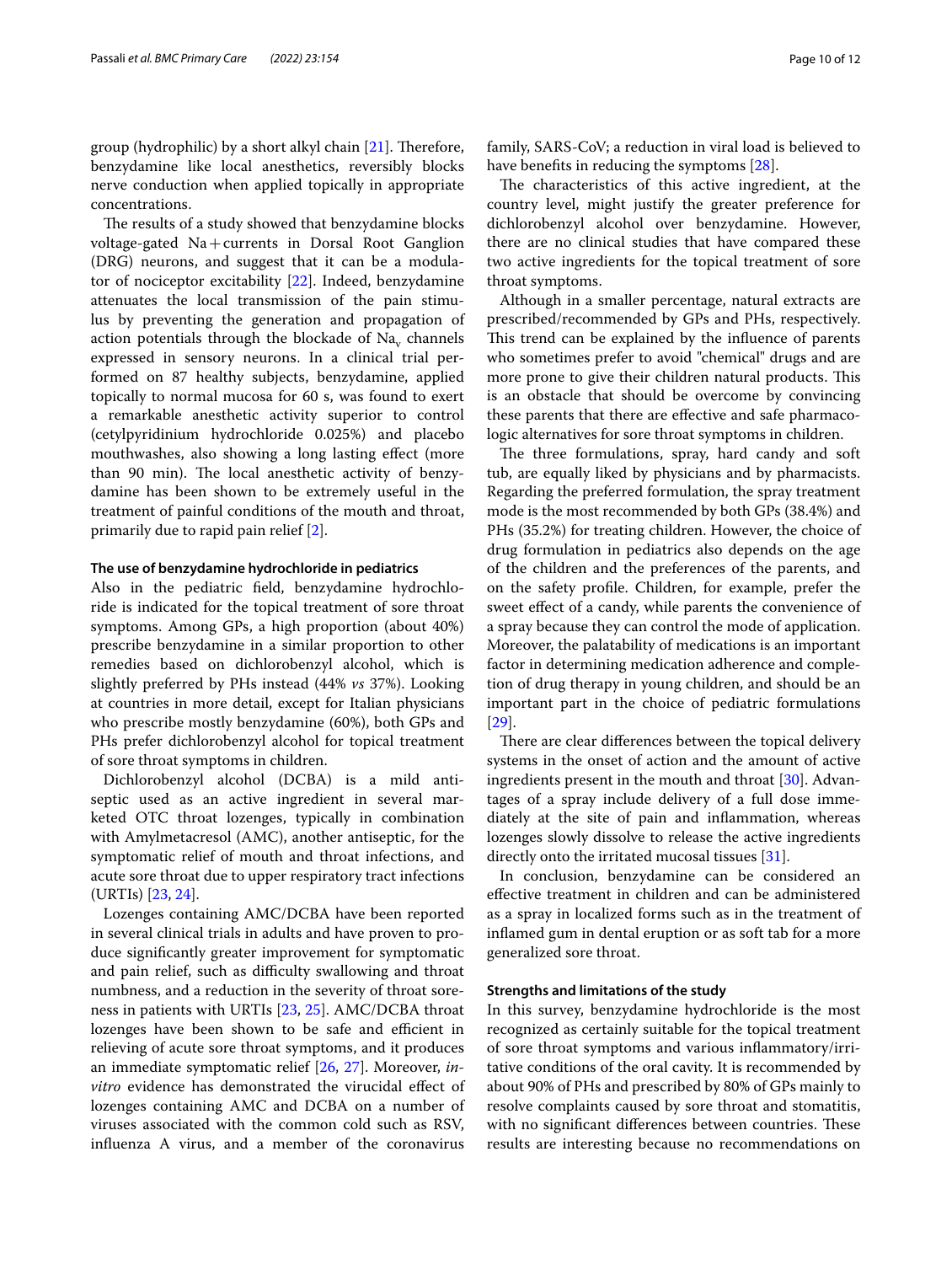the use of benzydamine for the symptomatic treatment of sore throat appear in most European guidelines on the management of acute sore throat  $[13, 32-35]$  $[13, 32-35]$  $[13, 32-35]$  $[13, 32-35]$  $[13, 32-35]$ . Therefore, these results represent clinical practice and real-life data from the countries that participated in the survey, providing an updated picture of benzydamine use compared with other drugs in adult and pediatric populations.

However, there were several limitations to this study.

The first limitation is that the active ingredients compared in the study, though OTC drugs and freely available, may have slightly diferent therapeutic indications in each country. This may explain the different prescription rates in the countries involved in the survey. In particular, although benzydamine for oromucosal use is indicated in the relief of pain and irritation of the mouth and throat, the approved indication difers slightly among countries.

The second is that we used a self-reported survey so it is possible that GPs and PHs answered the questions in a way that refected professional desirability rather than their practices.

Third, the different healthcare systems in each country involved in the study should be considered to explain some diferences in the results; for example, in Germany, patients do not have to go to a general practitioner and then be referred to a specialist, and pharmacies are still owned by individual pharmacists. Therefore, the way to reinforce knowledge of benzydamine should difer depending on the market and healthcare system in the individual country.

# **Conclusions**

This study suggests that interventions to improve knowledge of GPs and PHs about topical treatment of sore throat and other irritative/infammatory conditions of the oropharynx, particularly benzydamine, are warranted.Although customers/patients have a lot of confdence in this treatment, these specialists do not recommend/prescribe benzydamine as a frst-line treatment. To fll this gap it should be fundamental to increase knowledge of benzydamine among these healthcare professionals, emphasizing its characteristics and the diferent irritative/infammatory conditions of the oropharynx in which it can be used. In particular, it would be useful to improve knowledge of among pharmacists, who are in contact with the public, about the efficacy of benzydamine and its mechanisms of action, so that they can proactively recommend it in the treatment of sore throat and thus reduce the burden on the healthcare system and the workload of general practitioners.

Several projects are currently underway to collect new data on the use of benzydamine in the treatment of sore throat and to thoroughly investigate its mechanisms of action. Of note, a recently completed phase IV study (BePaiR study) -results not yet published- evaluated the efficacy and speed of relief provided by a single application of benzydamine hydrochloride (0.30% spray or lozenges) in patients with acute sore throat (NCT04941976).

In conclusion, the results of this study are important because they represent clinical practice and real-life data from the countries that participated in the survey, providing an updated picture of benzydamine use in the treatment of infammatory and irritative condition of the throat and mouth compared with other drugs in adult and pediatric populations.

#### **Supplementary Information**

The online version contains supplementary material available at [https://doi.](https://doi.org/10.1186/s12875-022-01762-3) [org/10.1186/s12875-022-01762-3](https://doi.org/10.1186/s12875-022-01762-3).

<span id="page-10-0"></span>**Additional fle 1.**

#### **Acknowledgements**

The authors want to thank all participating general practitioners and pharmacists for taking the time to contribute to this study despite their demanding work.

#### **Authors' contributions**

All authors conceived, read and approved the manuscript.

#### **Funding**

The editorial and publication work has been realized thank to the support of Angelini Pharma.

#### **Availability of data and materials**

The data that support the findings of this study are available as supplementary materials.

#### **Declarations**

#### **Ethics approval and consent to participate**

The study was carried out in accordance with the European Data Protection Rules with informed consent from all participants. According to the article 1, paragraph 1, of the legislative decree n. 211 of 2003 (legislation implementing the European Directive 2001/20 / EC on the application of good clinical practice in the execution of clinical trials of medicinal products for clinical use) and according to the Sect. 1.3 of the EphMRA (European Pharmaceutical Market Research Association) Code of Conduct, no formal ethics approval was needed since no research on human tissue or other biological material was performed, as stated by the research marketing company that conducted the survey. The participating general practitioners and pharmacists were informed about the use and publication of their anonymized data for this study. Participation in the study was voluntary. Returning the completed questionnaire was interpreted as informed consent to participate in the study. No incentives were offered.

#### **Consent for publication**

Not applicable.

#### **Competing interests**

Prof. Dr. Mösges reports personal fees from Angelini Pharma, during the conduct of the study; personal fees from ALK, grants from ASIT biotech, personal fees from allergopharma, personal fees from Allergy Therapeutics, grants and personal fees from Bencard, grants from Leti, grants, personal fees and non-fnancial support from Lofarma, non-fnancial support from Roxall, grants and personal fees from Stallergenes, grants from Optima, personal fees from Friulchem, personal fees from Hexal, personal fees from Servier, personal fees from Klosterfrau, non-fnancial support from Atmos, personal fees from Bayer,